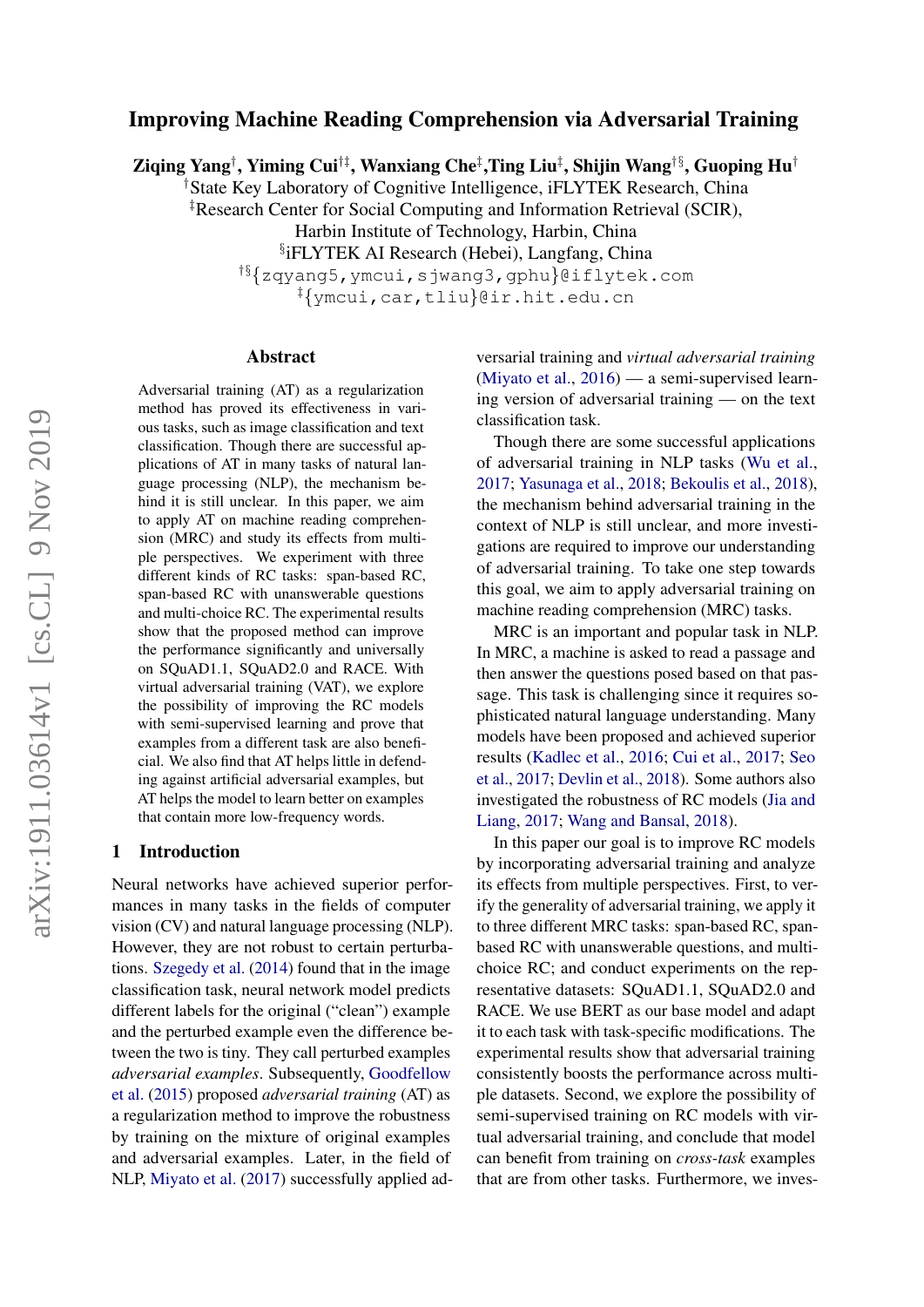tigate whether adversarial training improves the robustness of RC models on artificial adversarial examples. Lastly, we analyze how the model performance is improved with AT, and find that adversarial training helps the model to learn better on examples that contain more low-frequency words.

## 2 Related Work

Reading comprehension. The objective of MRC is to let a machine read given passages and ask it to answer the related questions. In recent years, more and more large-scale RC datasets became available. These datasets focus on different types of RC tasks, such as cloze-style RC [\(Hermann et al.,](#page-8-8) [2015;](#page-8-8) [Hill et al.,](#page-8-9) [2016\)](#page-8-9), span-based RC with or without unanswerable questions [\(Rajpurkar et al.,](#page-9-5) [2016,](#page-9-5) [2018\)](#page-8-10) and multi-choice RC [\(Lai et al.,](#page-8-11) [2017\)](#page-8-11). Some tasks require the model to answer yes/no questions in addition to spans [\(Reddy et al.,](#page-9-6) [2019\)](#page-9-6). With the help of the large-scale datasets, the RC models evolve rapidly and even outperform humans on some tasks [\(Cui et al.,](#page-8-5) [2017;](#page-8-5) [Seo et al.,](#page-9-3) [2017;](#page-9-3) [Xiong et al.,](#page-9-7) [2018;](#page-9-7) [Radford,](#page-8-12) [2018;](#page-8-12) [Hu et al.,](#page-8-13) [2018\)](#page-8-13). However, this does not imply that machine has acquired real intelligence, as the machine can be fooled easily on artificial examples [\(Jia and Liang,](#page-8-7) [2017\)](#page-8-7).

BERT [\(Devlin et al.,](#page-8-6) [2018\)](#page-8-6) as a model of pre-trained deep bidirectional representations has shown excellent performance and set the new state of the arts on various NLP tasks, including MRC. It has become an indispensable part of modern high-performance RC model. In this work, we use BERT as our base model and adapt it for different RC tasks.

Adversarial Training. [Szegedy et al.](#page-9-0) [\(2014\)](#page-9-0) first discovered the existence of small perturbations to the input images that mislead models to predict wrong labels in the image classification. They called the perturbed inputs *adversarial examples*. [Goodfellow et al.](#page-8-0) [\(2015\)](#page-8-0) proposed a simple and fast *adversarial training* method to improve the robustness of the model by training on both clean examples and adversarial examples. In the context of NLP, [Miyato et al.](#page-8-1) [\(2017\)](#page-8-1) applied adversarial training and virtual adversarial training [\(Miyato](#page-8-2) [et al.,](#page-8-2) [2016\)](#page-8-2) to text classification task by perturbing the word embeddings of input sentences. Some authors further applied the adversarial training to various NLP tasks, such relation extraction [\(Wu](#page-9-1) [et al.,](#page-9-1) [2017\)](#page-9-1) , part-of-speech tagging [\(Yasunaga](#page-9-2)

[et al.,](#page-9-2) [2018\)](#page-9-2) and jointly extracting entities and relations [\(Bekoulis et al.,](#page-8-3) [2018\)](#page-8-3). A recent work [\(Sato](#page-9-8) [et al.,](#page-9-8) [2019\)](#page-9-8) investigates the effects of AT on neural machine translation. [Wang et al.](#page-9-9) [\(2018\)](#page-9-9) studied the effects of applying AT to different set of variables in MRC tasks. [Sato et al.](#page-9-10) [\(2018\)](#page-9-10) focuses on improving the interpretability of adversarial examples in the context of NLP.

Different from the previously discussed idea of embedding level perturbations, [Jia and Liang](#page-8-7) [\(2017\)](#page-8-7) generated adversarial examples for MRC tasks at the word token level. They introduced the *AddSent* algorithm, which generates adversarial examples by appending distracting sentences to the input passages. These sentences resemble the question and do not contradict the correct answer. They focused on the evaluation of the RC systems on these artificial adversarial examples. They showed that even the state-of-the-art RC system could be easily fooled by these adversarial examples. In this work, we focus on improving the generalization performance of the RC system by training on adversarial examples.

## 3 Methodology

We first give the formal definitions of the tasks and introduce the corresponding model of each RC tasks in question. Then we describe the adversarial training method. Lastly we present the strategies that are useful or worth discussing in applying the AT method.

#### 3.1 Task Definition

We consider three types of reading comprehension tasks: span-based extractive RC (SE-RC), spanbased extractive RC with unanswerable questions (SEU-RC) and multi-choice RC (MC-RC). All of these tasks require the machine to answer questions related to the given passages. We denote the tokenized passage as  $P = \{p_1, p_2, \ldots, p_m\}$  and the tokenized question as  $Q = \{q_1, q_2, \ldots, q_n\}$ . For simplicity, we use the term *token* and *word* interchangeably in the following.

• SE-RC. Given  $P$  and  $Q$ , the answer is a continuous span extracted from the passage :

<span id="page-1-0"></span>
$$
A = \{p_i, \dots, p_j\}, \text{ where } 1 \le i \le j \le m
$$
\n<sup>(1)</sup>

RC models on this task predict the start position  $i$  and the end position  $j$  of the answer.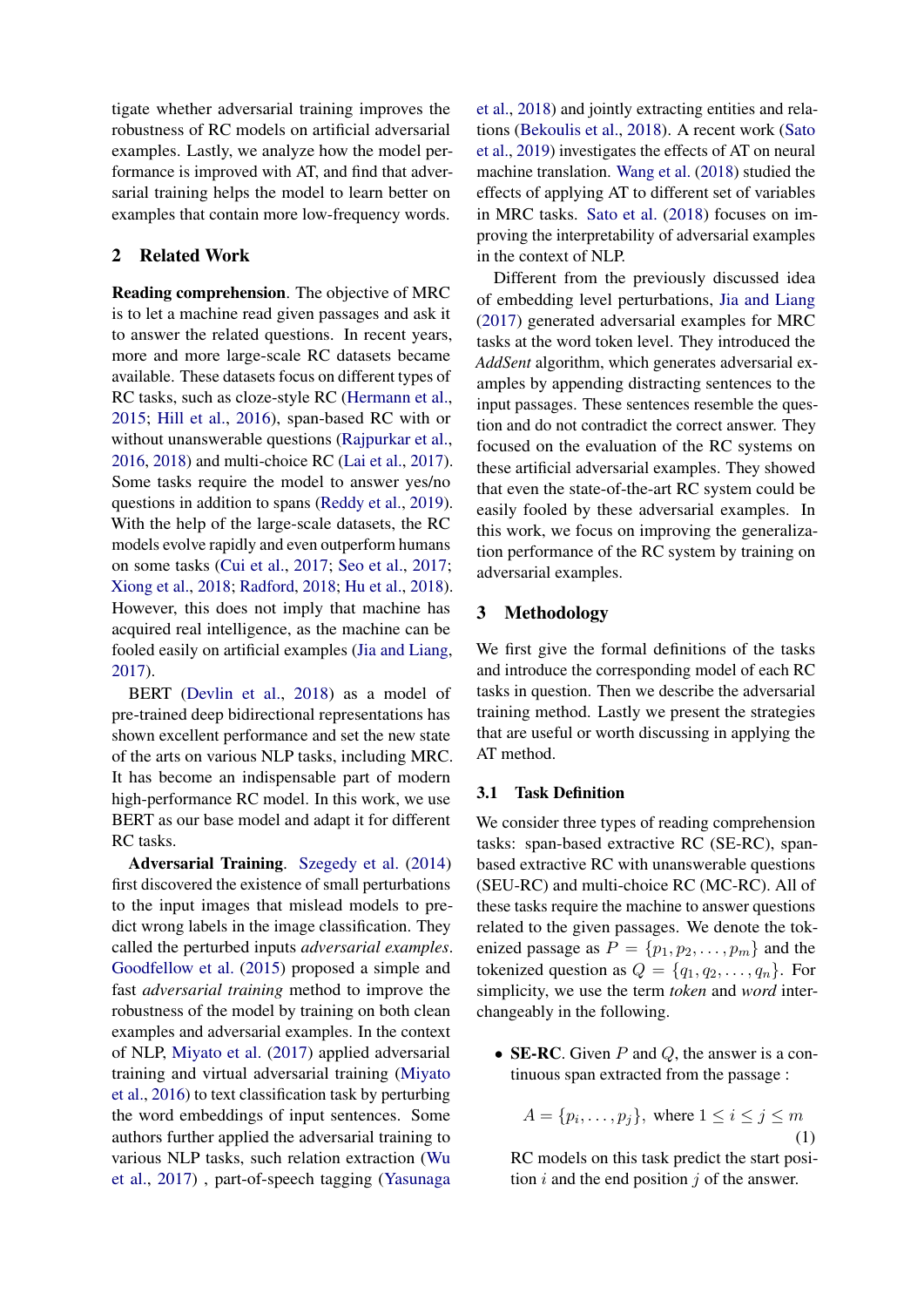<span id="page-2-0"></span>

Figure 1: Architecture of the model for SEU-RC. This architecture is also used in the SE-RC by simply ignoring the *IsUnanswerable* prediction head. In the adversarial training phase, The perturbations are added only to the token embeddings of BERT embedding layer.

- **SEU-RC**. Similar to SE-RC, but the passages may contain no answers. The model has to tell if the question is answerable, and if answerable predict the correct answer. Formally, for each  $P$  and  $Q$ , the answer  $A$  is either a valid span as in [\(1\)](#page-1-0) or empty:  $A = \{\}.$
- MC-RC. Besides  $P$  and  $Q$ , additional answer options  $\mathcal{O} = \{O^{(1)}, O^{(2)}, \dots, O^{(m)}\}$  are provided, where each option is s sequence of words  $O^{(i)} = \{o_1^{(i)}\}$  $\stackrel{(i)}{1},o_2^{(i)}$  $\binom{1}{2}, \ldots$ . The model is asked to select the correct answer from O.

## 3.2 RC Model Architecture

Bidirectional Encoder Representation from Transformers (BERT) has shown great performance and set the new state-of-the-art of various NLP tasks [\(Devlin et al.,](#page-8-6) [2018\)](#page-8-6). It consists of an embedding layer, followed by multi-layer transformers [\(Vaswani et al.,](#page-9-11) [2017\)](#page-9-11), and task-specific output heads. For details, the readers may refer to the original paper. We adopt the fine-tuned BERT as our base model and adapt it to the above-listed RC tasks by designing task-specific output heads and loss functions. The model architecture is illustrated in Figure [1.](#page-2-0)

## • SE-RC

[Devlin et al.](#page-8-6) [\(2018\)](#page-8-6) has shown how to adapt BERT to this task. We briefly recap the input, the outputs and the loss function here. The input is the concatenation of  $P$  and  $Q$  with special tokens [CLS] and [SEP] as  $[CLS] Q[SEP] P[SEP]$ . The outputs are the start/end position probability distributions  $p_s$  and  $p_e$ . The training objective  $\mathcal{L}_{span}$  is the sum of the negative log-likelihood of the correct start and end positions:

$$
\mathcal{L}_{span} = \frac{1}{N} \sum_{k} \mathcal{L}_{span}^{(k)} \tag{2}
$$

$$
\mathcal{L}_{span}^{(k)} = -y_s^{(k)} \log p_s^{(k)} - y_e^{(k)} \log p_e^{(k)} \quad (3)
$$

where the superscript  $k$  indicates the  $k$ -th example,  $y_s$  and  $y_e$  are the ground truth start and end positions in one-hot representation,  $N$  is the total number of examples.

#### • SEU-RC

The input representation and the span prediction head are the same as span-based extractive RC. We focus on how to deal with no-answer prediction.

Some previous works introduced a special NoAnswer token and concatenated it to the passage, or use the existed [CLS] as the NoAnswer token in BERT-based model [\(Sun et al.,](#page-9-12) [2018;](#page-9-12) [Liu](#page-8-14) [et al.,](#page-8-14) [2018\)](#page-8-14). The no-answer prediction could be easily handled by treating NoAnswer as a valid span position. While in this paper, we separate the predictions for no-answer and span since it allows more flexibility and achieves a better performance.

Denote the output from of the last transformer in BERT as  $H \in \mathbb{R}^{l \times h}$ , where l is the sequence length and h is the hidden dimension. We use the *pooler* of the original BERT to squeeze  $H$  into a vector  $B \in \mathbb{R}^h$ . The no-answer probability is computed as

$$
p_{na} = \mathbf{sigmoid}(B \cdot W^{na} + b^{na}) \tag{4}
$$

where  $W^{na} \in \mathbb{R}^h$ ,  $b^{na} \in \mathbb{R}$ . The no-answer loss of the  $k$ -th example is

$$
\mathcal{L}_{na}^{(k)} = -y_{na}^{(k)} \log p_{na}^{(k)}
$$
  
-(1 - y\_{na}^{(k)}) \log(1 - p\_{na}^{(k)}) (5)

where  $y_{na}^{(k)} = 1$  if the k-th example is unanswerable else 0. The total loss is

$$
\mathcal{L} = \frac{1}{N} \sum_{k} (\mathcal{L}_{na}^{(k)} + \mathcal{L}_{span}^{(k)} \cdot y_{na}^{(k)}) \tag{6}
$$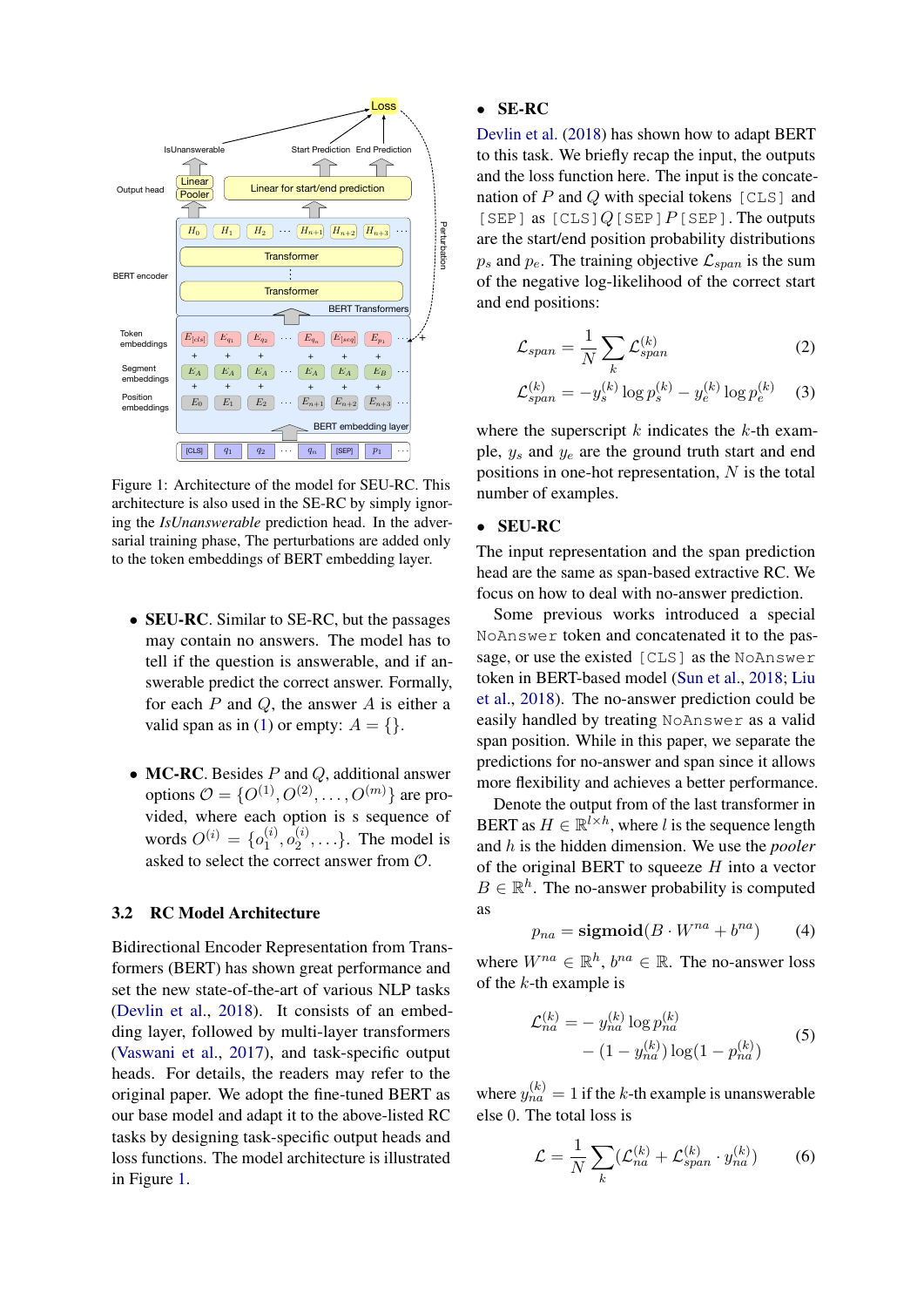In the inference phase, we first find the mostprobable valid non-empty span  $A'$  and the corresponding span probability  $p_{s,i} \cdot p_{e,j}$ , and compare the difference between the no-answer probability  $p_{na}$  and the total span probability  $p_{s,i} \cdot p_{e,j} \cdot (1 (p_{na})^2$  with a threshold (needs to be searched) to judge whether the example is answerable.

#### • MC-RC

Given P, Q and m options  $\{O^{(1)}, \ldots, O^{(m)}\}$ , we construct  $m$  input sequences

$$
X^{(1)} = [\text{CLS}] P [\text{SEP}] Q [\text{SEP}] O^{(1)} [\text{SEP}]
$$
  
...  

$$
X^{(m)} = [\text{CLS}] P [\text{SEP}] Q [\text{SEP}] O^{(m)} [\text{SEP}]
$$

and add different segmentation embedding before and after (including)  $Q$ . We feed the  $m$  sequences into BERT and collect the outputs from BERT pooler:

$$
\tilde{H} = \{B^{(1)}, \dots, B^{(m)}\} \in \mathbb{R}^{m \times h} \tag{7}
$$

The final prediction is obtained by applying a linear transformation followed by softmax over the m options of  $H$ :

$$
p_o = \mathbf{softmax}(\tilde{H} \cdot W^o + b^o) \in \mathbb{R}^m \qquad (8)
$$

where  $W^o \in \mathbb{R}^{h \times 1}$ ,  $b^o \in \mathbb{R}$ . The loss function is the crossentropy loss.

### 3.3 Adversarial Training Method

*Adversarial training* (AT) [\(Goodfellow et al.,](#page-8-0) [2015\)](#page-8-0) as a regularization method improves not only the robustness of the classifier against the perturbations but also the performance on clean inputs. In AT, we first construct adversarial examples by generating worst-case perturbations that maximize the current loss function, then train the model on both of clean examples and adversarial examples.

### • Adversarial Training

In the context of MRC tasks, the inputs are sequences of words. Following [\(Miyato et al.,](#page-8-1) [2017\)](#page-8-1), we define the perturbation at the level of word embeddings. Let  $\theta$  be the trainable parameters of the model. We denote the word embedding vectors of the input sequence  $X$  as

$$
\boldsymbol{x} = [\boldsymbol{x}_0, \boldsymbol{x}_1, \dots, \boldsymbol{x}_{l-1}] \in \mathbb{R}^{l \times h} \tag{9}
$$

In our model,  $x$  is the token embeddings of BERT's embedding layer (see Figure [1\)](#page-2-0). Let  $y$  denote the target. In SE-RC,  $y = (y_s, y_e)$ ; in SEU-RC,  $y = (y_s, y_e, y_{na})$ ; in MC-RC, y is a single value representing the correct option. The worst-case perturbation  $r_{AT}$  is the one that maximizes the loss with a bounded norm

$$
\boldsymbol{r}_{\text{AT}} = \underset{\boldsymbol{r};||\boldsymbol{r}|| < \epsilon}{\arg\max} \mathcal{L}(\boldsymbol{x} + \boldsymbol{r}; y; \hat{\theta}) \qquad (10)
$$

where  $\hat{\theta}$  means treating  $\theta$  as constant. However, the exact value of  $r_{AT}$  is intractable. We resort to approximating  $r_{AT}$  by linearizing  $\mathcal{L}(x+r; y; \hat{\theta})$ around  $x$  [\(Goodfellow et al.,](#page-8-0) [2015\)](#page-8-0):

$$
r_{\text{AT}} = \epsilon \frac{\boldsymbol{g}}{||\boldsymbol{g}||}, \text{ where } \boldsymbol{g} = \nabla_{\boldsymbol{x}} \mathcal{L}(\boldsymbol{x}; \boldsymbol{y}; \hat{\theta}) \quad (11)
$$

The adversarial example is constructed as  $<sup>1</sup>$  $<sup>1</sup>$  $<sup>1</sup>$ </sup>

$$
\boldsymbol{x}_{\text{AT}} = \boldsymbol{x} + \boldsymbol{r}_{\text{AT}} = (\hat{\boldsymbol{x}} + \epsilon \frac{\hat{\boldsymbol{r}}_{\text{AT}}}{||\boldsymbol{x}||})||\boldsymbol{x}|| \qquad (12)
$$

where  $\hat{v}$  denote the unit vector in the direction of v. To be more clear, we redefine  $\epsilon$  to be  $\epsilon/||x||$ :

$$
\boldsymbol{x}_{\text{AT}} = (\hat{\boldsymbol{x}} + \epsilon \hat{\boldsymbol{r}}_{\text{AT}})||\boldsymbol{x}|| \tag{13}
$$

The hyper-parameter  $\epsilon$  under the new definition controls the relative strength of perturbations.

On each batch of inputs, the model is trained on both clean examples and adversarial examples by minimize the original loss  $\mathcal L$  and the adversarial loss  $\mathcal{L}_{AT}(\boldsymbol{x}; y; \theta) = \mathcal{L}(\boldsymbol{x}_{adv}; y; \theta)$  simultaneously:

$$
\hat{\mathcal{L}} = \mathcal{L}(\mathbf{x}; y; \theta) + \mathcal{L}_{\text{AT}}(\mathbf{x}; y; \theta)
$$
 (14)

## • Virtual Adversarial Training

*Virtual adversarial training* (VAT) [\(Miyato et al.,](#page-8-2) [2016\)](#page-8-2) extends AT to semi-supervised training and unlabeled examples. VAT constructs adversarial examples by finding the perturbations that most significantly disturb the predicted distributions:

$$
r_{\text{VAT}} = \underset{r;||r|| < \epsilon}{\arg \max} \mathcal{L}_{\text{KL}}(x, x + r, \theta) \tag{15}
$$

$$
\mathcal{L}_{\text{KL}}(\boldsymbol{x}, \boldsymbol{y}, \boldsymbol{\theta}) = \text{KL}[p(\cdot | \boldsymbol{x}; \hat{\boldsymbol{\theta}}) || p(\cdot | \boldsymbol{y}; \boldsymbol{\theta})] \quad (16)
$$

where  $KL(\cdot||\cdot)$  is the KL divergence and  $p(\cdot|\mathbf{x}; \theta)$ is the predicted distribution. The exact value of  $r_{\text{VAT}}$  is also intractable. An approximated solution is [\(Miyato et al.,](#page-8-2) [2016\)](#page-8-2)

$$
r_{\text{VAT}} = \epsilon \frac{g}{\vert\vert g \vert\vert}, \ g = \nabla_{\xi d} \mathcal{L}_{\text{KL}}(\boldsymbol{x}, \boldsymbol{x} + \xi \boldsymbol{d}, \hat{\theta}) \tag{17}
$$

<span id="page-3-0"></span><sup>&</sup>lt;sup>1</sup>We do not normalize word embeddings as in [\(Miyato](#page-8-1)) [et al.,](#page-8-1) [2017\)](#page-8-1) and [\(Yasunaga et al.,](#page-9-2) [2018\)](#page-9-2), since BERT already has a LayerNorm in its embedding layer.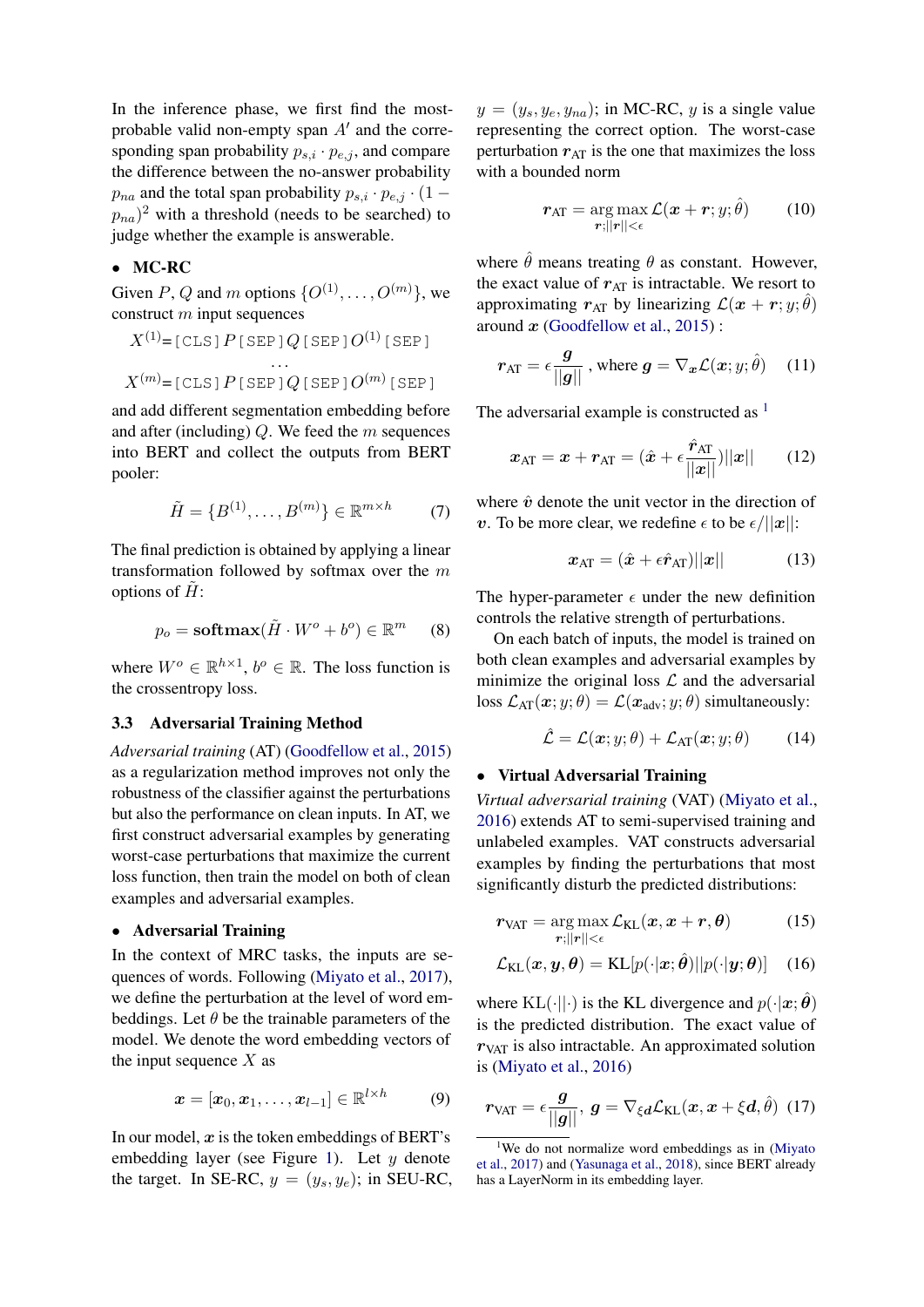where d is a unit-norm random vector and  $\xi$  is a small positive number. With the redefinition of  $\epsilon$  as above, the loss of VAT is

$$
\mathcal{L}_{\text{VAT}}(\boldsymbol{x}, \theta) = \mathcal{L}_{\text{KL}}(\boldsymbol{x}, \boldsymbol{x}_{\text{VAT}}, \theta) \qquad (18)
$$

$$
\boldsymbol{x}_{\text{VAT}} = (\hat{\boldsymbol{x}} + \epsilon \hat{\boldsymbol{r}}_{\text{VAT}})||\boldsymbol{x}|| \tag{19}
$$

VAT uses no target  $y$  but only  $x$ , which makes it possible to be applied on unlabeled data and perform semi-supervised training.

## 3.4 Applying AT on MRC

We propose the following three strategies to be used in combination with AT method in MRC tasks. We found they are either helpful, or worth discussing.

• Negative entropy loss (NEL). In SEU-RC, the span-prediction head is only trained on the answerable questions. On the unanswerable questions, we expect no spikes in the predicted span probability, which means model are less likely to make mistake. To punish any highprobability span predictions on unanswerable questions, we construct the following negative entropy loss (NEL):

$$
\mathcal{L}_{ne} = \frac{1}{N} \sum_{k} (\mathcal{L}_{ne}^{(k)} \cdot y_{na}^{(k)})
$$
(20)  

$$
\mathcal{L}_{ne}^{(k)} = \sum_{i} p_{s,i}^{(k)} \log p_{s,i}^{(k)} + p_{e,i}^{(k)} \log p_{e,i}^{(k)}
$$
(21)

where  $i$  is summed over all valid start/end positions. The intuition this is that the uniform distribution has the highest entropy. In practice we find training  $\mathcal{L}_{ne}$  only on the adversarial examples gives the best performance.

- Semi-supervised training. VAT can be applied on both labeled examples and unlabeled examples. However, there are no unlabeled examples in the datasets we study. We propose to treat answerable questions as labeled examples and unanswerable questions as unlabeled examples. The details will be discussed in Section [5.1.](#page-5-0)
- Data augmentation (DA). We perform data augmentation to generate unanswerable questions. As will be shown in Section [5.2,](#page-6-0) DA has a great influence on SQuAD2.0. The details of DA are described in Appendix A.

## 4 Experiments

## 4.1 Datasets

We evaluate our method on the representative datasets SQuAD1.1 [\(Rajpurkar et al.,](#page-9-5) [2016\)](#page-9-5), SQuAD2.0 [\(Rajpurkar et al.,](#page-8-10) [2018\)](#page-8-10) and RACE [\(Lai](#page-8-11) [et al.,](#page-8-11) [2017\)](#page-8-11).

The passages in SQuAD1.1 are retrieved from Wikipedia articles and the questions are crafted by crowd-workers. The answer to each question is a span in the passage. The sizes of its training, development and test set are roughly 88k/11k/10k.

SQuAD2.0 contains unanswerable questions. About one-third of the examples in the training set, and half of the examples in the development and test set are unanswerable. The sizes of its training, development and test set are roughly 130k/12k/9k.

RACE is a multi-choice RC dataset, which is collected from the English exams for middle and high school Chinese students. RACE-M denotes the middle school exams and RACE-H denotes high school exams. Each example in RACE contains four answer options, and only one of them is correct. The sizes of its training, development and test set are roughly 88k/5k/5k.

## 4.2 Experimental Setup

- BERT. We initialize BERT with the pre-trained weights released by Google<sup>[2](#page-4-0)</sup>. . For experiments on SQuAD, we use the *cased* pre-trained weights; for experiments on RACE, we use the *uncased* pre-trained weights.
- Hyper-parameters. We set the batch size to 24, learning rate to  $5e-5$  for BERT<sub>BASE</sub> and  $3e-5$ for BERT<sub>LARGE</sub>. The maximum sequence length is set to 416 for SQuAD and 512 for RACE. The number of training epochs is 3 for SQuAD and 5 for RACE. We keep the other hyper-parameters of BERT default. For adversarial training, the hyper-parameter  $\epsilon$  is set to 1e−2 for SQuAD and 1e−3 for RACE. We have found that the optimal value of  $\epsilon$  of each dataset is rather stable and performs well almost in all experiments. For semi-supervised learning, batch size is 12 for unlabeled samples, and  $\xi = 1e-5$ .
- Evaluation. The test sets of SQuAD1.1 and SQuAD2.0 are hidden. Thus we report the results on development sets, except the model we submitted to the official for online evaluation.

<span id="page-4-0"></span><sup>2</sup> https://github.com/google-research/bert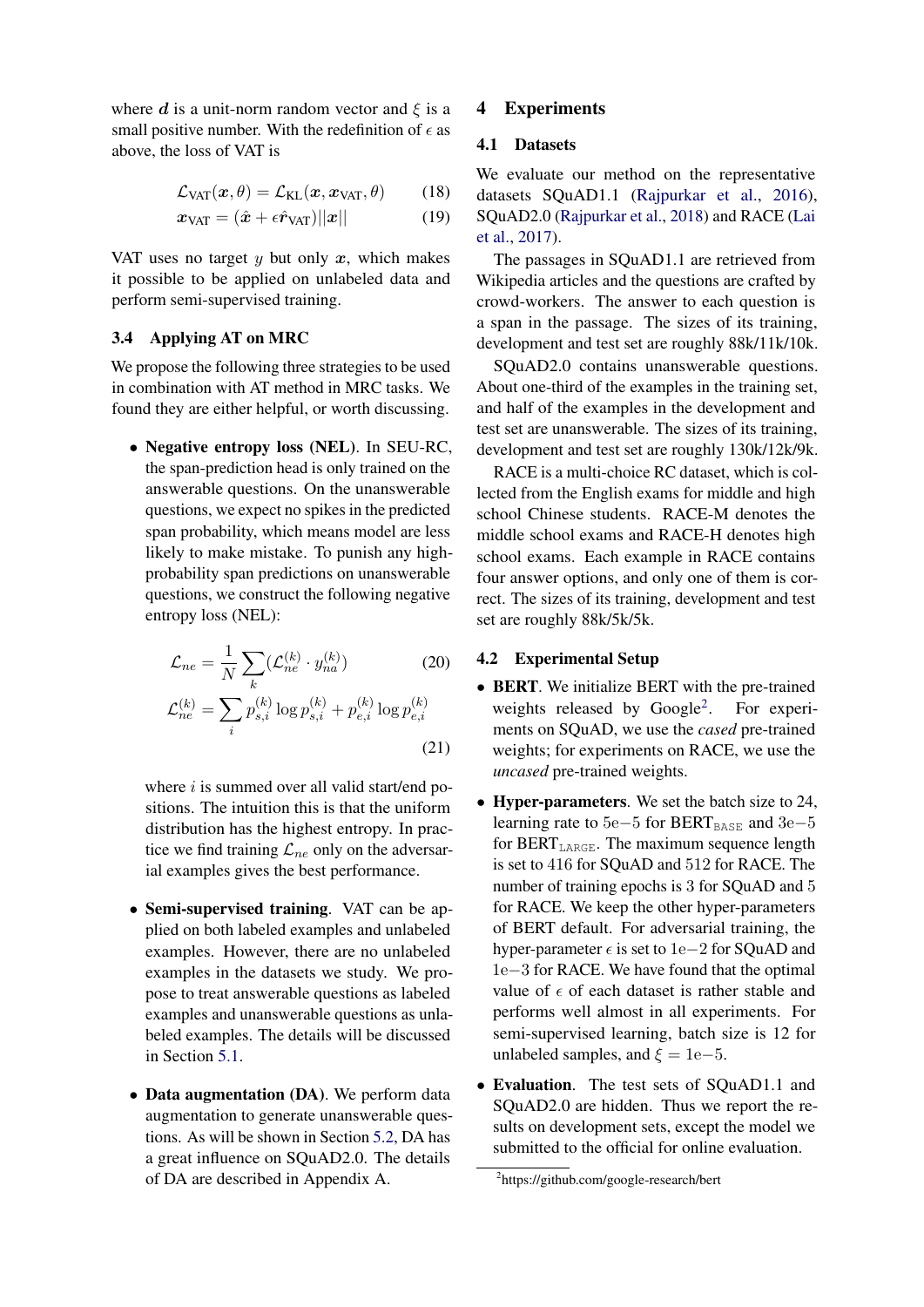<span id="page-5-2"></span>

|                               |      | Dev  | <b>Test</b> |      |
|-------------------------------|------|------|-------------|------|
| <b>System</b>                 | EМ   | F1   | EM          | F1   |
| Human Performance             | 80.3 | 90.5 | 82.3        | 91.2 |
| Ensemble model                |      |      |             |      |
| nlnet <sup>†</sup>            |      |      | 85.4        | 91.2 |
| BERT (Devlin et al., 2018)    | 86.2 | 92.2 | 87.4        | 93.2 |
| Single model                  |      |      |             |      |
| BERT (Devlin et al., 2018)    | 84.2 | 91.1 | 85.1        | 91.8 |
| KT-NET(Yang et al., 2019a)    |      |      | 85.9        | 92.4 |
| BERT+WWM+MT <sup>+</sup>      |      |      | 88.7        | 94.4 |
| spanBERT (Joshi et al., 2019) |      |      | 88.8        | 94.6 |
| XLNet (Yang et al., 2019b)    | 89.0 | 94.5 | 89.9        | 95.1 |
| RoBERTa (Liu et al., 2019)    | 89.4 | 94.6 |             |      |
| Our single model              |      |      |             |      |
| BERT(ours)                    | 84.9 | 91.4 |             |      |
| $BERT+AT+VAT(2.0)$            | 86.1 | 92.4 | 86.9        | 92.6 |

Table 1: Results on SQuAD1.1 dev/test set. Best results are in boldface. <sup>†</sup> indicates unpublished works. BERT(ours) is our reimplementation of BERT for SQuAD. VAT(2.0) refers to virtual adversarial training with SQuAD2.0 data. See [5.1](#page-5-0) for details.

## 4.3 Overall Results

We have observed universal improvements across all three tasks, which prove the generality of adversarial training. We first show the overall results. The analysis is provided later in Section [5.](#page-5-1) Notice that the current state-of-the-art models (spanBERT, XLNet, RoBERTa, etc.) use different base models from BERT, which have been pre-trained from scratch on large corpora.

**SOUAD1.1.** We submitted our best single model on the development set for evaluation. The overall results are shown in Table [1.](#page-5-2) Our best model BERT+AT+VAT(2.0) archives an EM/F1 score of 86.9/92.6. Compared to our BERT baseline, our model improves 1.2/1.0 on EM/F1 with p $value < 0.01$ , which means the improvement relative to BERT is significant. Compared to the other results on the leaderboard, BERT+AT+VAT(2.0) is the best one among the BERT-based models that use weights (no whole word masking) released by Google.

SQuAD2.0. The best model on the development set is submitted for evaluation, and the results are shown in Table [2.](#page-5-3) With the help of NEL and AT, our best model BERT+DA+NEL+AT archives 82.9/86.0 on EM/ F1. On the development set, our best model outperforms our baseline BERT+DA by 1.3/1.4 on EM/F1 respectively with  $p$ -value < 0.01.

RACE. Finally, we show the results on the test set of RACE, see Table [3.](#page-5-4) AT improves the overall

<span id="page-5-3"></span>

|                                    | Dev  |      | <b>Test</b> |      |
|------------------------------------|------|------|-------------|------|
| System                             | EM   | F1   | EM          | F1   |
| Human Performance                  | 86.3 | 89.0 | 86.9        | 89.5 |
| Single model                       |      |      |             |      |
| BERT (Devlin et al., 2018)         | 78.7 | 81.9 | 80.0        | 83.1 |
| PAML+BERT <sup>†</sup>             |      |      | 82.6        | 85.6 |
| $BERT+DAE+AoA^{\dagger}$           |      |      | 85.9        | 88.6 |
| RoBERTa (Liu et al., 2019)         | 86.5 | 89.4 | 86.8        | 89.8 |
| <b>UPM<sup>†</sup></b>             |      |      | 87.2        | 89.9 |
| $XLNet + SV (Zhang et al., 2019b)$ |      |      | 87.2        | 90.1 |
| Our single model                   |      |      |             |      |
| <b>BERT + DA</b>                   | 81.5 | 84.4 |             |      |
| $BERT + DA + NEL + AT$             | 82.8 | 85.8 | 82.9        | 86.0 |

Table 2: Results on SQuAD2.0 dev/test set. Best single model results are in boldface. † indicates unpublished works. NEL refers to negative entropy loss. SV refers to SG-Net Verifier++.

accuracy from  $66.4\%$  to  $68.3\%$  on BERT $_{\text{BASE}}$  and from 70.5% to 72.4% on  $BERT_{\text{Large}}$ . AT method achieved significant improvements without sophisticated architecture design.

<span id="page-5-4"></span>

| <b>System</b>                      | RACE | <b>RACE-M</b> | <b>RACE-H</b> |
|------------------------------------|------|---------------|---------------|
| Amazon Mechanical Turker           | 73.3 | 85.1          | 69.4          |
| Single model                       |      |               |               |
| GPT (Radford, 2018)                | 59.0 | 62.9          | 57.4          |
| OCN (Ran et al., 2019)             | 71.7 | 76.7          | 69.6          |
| DCMN (Zhang et al., 2019a)         | 72.3 | 77.6          | 70.1          |
| BERT + DCMN+ (Zhang et al., 2019a) | 75.8 | 79.3          | 74.4          |
| XLNet (Yang et al., 2019b)         | 81.8 | 85.5          | 80.2          |
| RoBERTa (Liu et al., 2019)         | 83.2 | 86.5          | 81.8          |
| Our single model                   |      |               |               |
| BERT-base(ours)                    | 664  | 73.5          | 63.5          |
| <b>BERT-base + AT</b>              | 68.3 | 73.8          | 66.1          |
| BERT-large(ours)                   | 70.5 | 75.4          | 68.5          |
| BERT-large + AT                    | 72.4 | 77.0          | 70.5          |

Table 3: Accuracy $(\%)$  on the test set of RACE. We also list other competing single models on the leaderboard.

## <span id="page-5-1"></span>5 Analysis

#### <span id="page-5-0"></span>5.1 Is Semi-supervised Learning Helpful?

There are limited studies on semi-supervised learning on RC tasks [\(Yang et al.,](#page-9-18) [2017;](#page-9-18) [Dhingra et al.,](#page-8-17) [2018\)](#page-8-17). In this section, we explore this possibility with virtual adversarial training. We conduct the experiments on SQuAD1.1, which only contains answerable questions, and treat the unanswerable questions from SQuAD2.0 training set as the unlabeled examples. We perform experiments with different configurations as shown in Table [4.](#page-6-1)

Training with AT or VAT solely on SQuAD1.1 training set results in similar improvements no matter on  $BERT_{BASE}$  or  $BERT_{LARGE}$ . Adding unanswerable questions as unlabeled examples improves performance slightly on  $BERT_{LARGE}$  (the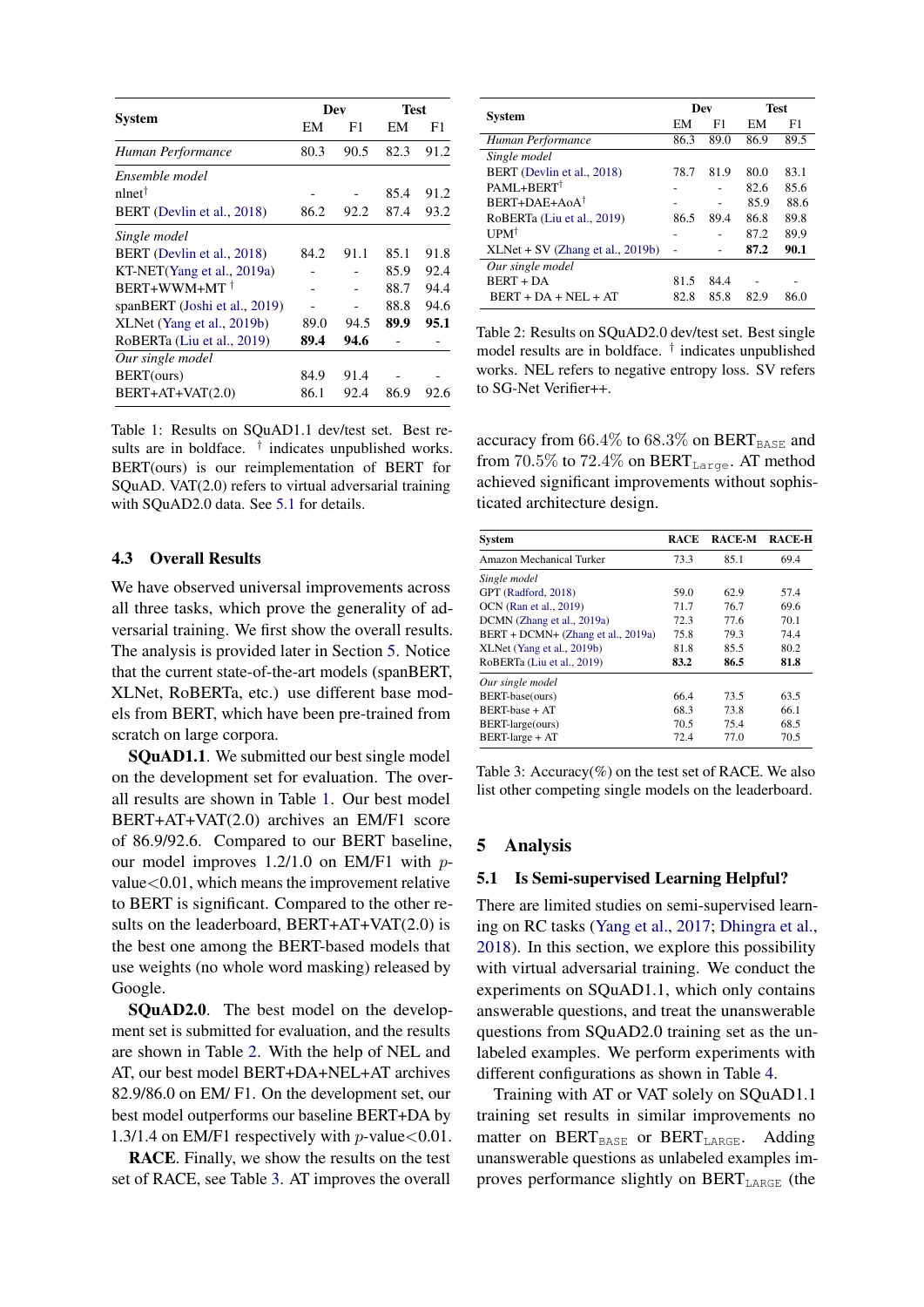<span id="page-6-1"></span>

|                    |      | Large     |                     | <b>Base</b> |  |
|--------------------|------|-----------|---------------------|-------------|--|
| <b>System</b>      | EM   | F1        | EM                  | F1          |  |
| <b>BERT</b>        |      |           | 84.9 91.4 81.2 88.7 |             |  |
| BERT+AT            | 86.0 |           | 92.2 83.6           | 90.2        |  |
| <b>BERT+VAT</b>    | 86 1 |           | 92.2 83.5           | 90.2        |  |
| $BERT+AT+VAT(2.0)$ | 86.1 | 92.4      | 83.5                | 90.2        |  |
| BERT+VAT(2.0)      | 85.3 | 91.9 82.8 |                     | 89.9        |  |

Table 4: Results of different configurations of AT and VAT on SQuAD1.1 development set. +AT and +VAT refers to apply AT or VAT on SQuAD1.1 training set. +VAT(2.0) refers to apply VAT on unlabeled examples from SQuAD2.0 training set.

fourth line in Table [4\)](#page-6-1). So far, we see no significant benefits of training on unlabeled examples with labeled samples. We suppose that in order to further improve the performance with semi-supervised learning, more unlabeled examples are needed since typical semi-supervised learning datasets usually contains far more unlabeled examples than labeled examples [\(Miyato et al.,](#page-8-1) [2017\)](#page-8-1). However, if we only perform VAT on unlabeled examples which is denoted as BERT+VAT(2.0) in the table, we obtain improvements of 0.4/0.5 and 1.6/1.2 on EM/F1 relative to the baseline on  $BERT_{LARGE}$  and  $BERT<sub>BASE</sub>$  respectively. Notice that unanswerable questions are out of the domain of the SQuAD1.1 task, and the models in these experiments are not designed for handling unanswerable questions, but with semi-supervised learning they benefit from these questions. The results prove that even crosstask data could help improving RC models.

## <span id="page-6-0"></span>5.2 Ablation Study

We do an ablation study to test the effectiveness of different components in our best model BERT + DA + NEL + AT for SEU-RC on SQuAD2.0. We run each experiment three times and report the best performance. To further corroborate the results, we run ablation experiments on both  $BERT_{LARGE}$ and  $BERT_{BASE}$ . The ablation results are shown in Table [5.](#page-6-2)

Data augmentation has a critical influence on the performance, as we expected. Adversarial training boosts the performance in any configuration, no matter on  $BERT_{LARGE}$  or  $BERT_{BASE}$ , with or without data augmentation, which means that adversarial training and data augmentation are two orthogonal methods. Recall that the effective number of training examples are doubled in AT as we

<span id="page-6-2"></span>

|                      | Large |      | <b>Base</b> |      |
|----------------------|-------|------|-------------|------|
| <b>System</b>        | EМ    | F1   | EM          | F1   |
| $BERT+DA + NEL + AT$ | 82.8  | 85.8 | 78.8        | 81.6 |
| -NEL                 | 82.4  | 85.4 | 78.6        | 81.3 |
| -AT, -NEL            | 81.5  | 84.4 | 77.2        | 80.1 |
| -DA                  | 81.0  | 83.9 | 76.5        | 79.1 |
| -NEL                 | 80.8  | 83.7 | 76.2 78.9   |      |
| $-AT$ , $-NEL$       | 78.6  | 81.9 | 74.2 76.9   |      |

Table 5: Ablation study on SQuAD2.0 development set.

<span id="page-6-3"></span>

| System                       | AddSent<br>(F1) | <b>AddOneSent</b><br>(F1) | <b>Test</b><br>(F1) | Δ1   | Δэ   |
|------------------------------|-----------------|---------------------------|---------------------|------|------|
| Single model                 |                 |                           |                     |      |      |
| R.M-Reader (Hu et al., 2018) | 58.5            | 67.0                      | 86.6                | 28.1 | 19.6 |
| KAR (Wang and Jiang, 2018)   | 60.1            | 72.3                      | 83.5                | 23.4 | 11.2 |
| Our single model             |                 |                           |                     |      |      |
| <b>BERT</b>                  | 61.0            | 71.1                      | 91.4                | 30.4 | 20.3 |
| $BERT+AT+VAT(2.0)$           | 63.5            | 72.5                      | 92.4                | 28.9 | 19.9 |
| Absolute improvement(%)      | 2.5             | 1.4                       | 1.0                 |      |      |
| $Relative\ improvement(\%)$  | 6.4             | 4.8                       | 13.2                |      |      |

Table 6: Model performance on AddSent and AddOne-Sent. Results on SQuAD1.1 are also provided for comparison.  $\Delta_1$  is the difference between Test(F1) and AddSent(F1);  $\Delta_2$  is the difference between Test(F1) and AddOneSent(F1).

generate adversarial examples for each input examples, thus AT can be view as a kind of data augmentation in some sense. But we see here neither the artificial data augmentation nor the automatic adversarial examples fully exploit the potential of the model by itself. Model benefits from both of them. With negative entropy loss, the performance is further improved. Though the improvement brought by NEL is not so large as AT and DA, it is stable across different configurations.

## 5.3 Robustness on artificial adversarial examples

[Jia and Liang](#page-8-7) [\(2017\)](#page-8-7) constructed two artificial adversarial examples datasets called *AddSent* and *AddOneSent* based on SQuAD1.1 by appending distracting sentences to the passages. Models may be easily fooled on these adversarial examples and predict wrong answers from the distracting sentences because of the high overlap between the distracting sentences and the questions. Although the generation process of these artificial adversarial examples is different from the gradient-based method used in AT, and human annotations are needed during the generation, it is interesting to study how the AT affects the robustness of the model on these human-knowledge-injected adversarial examples.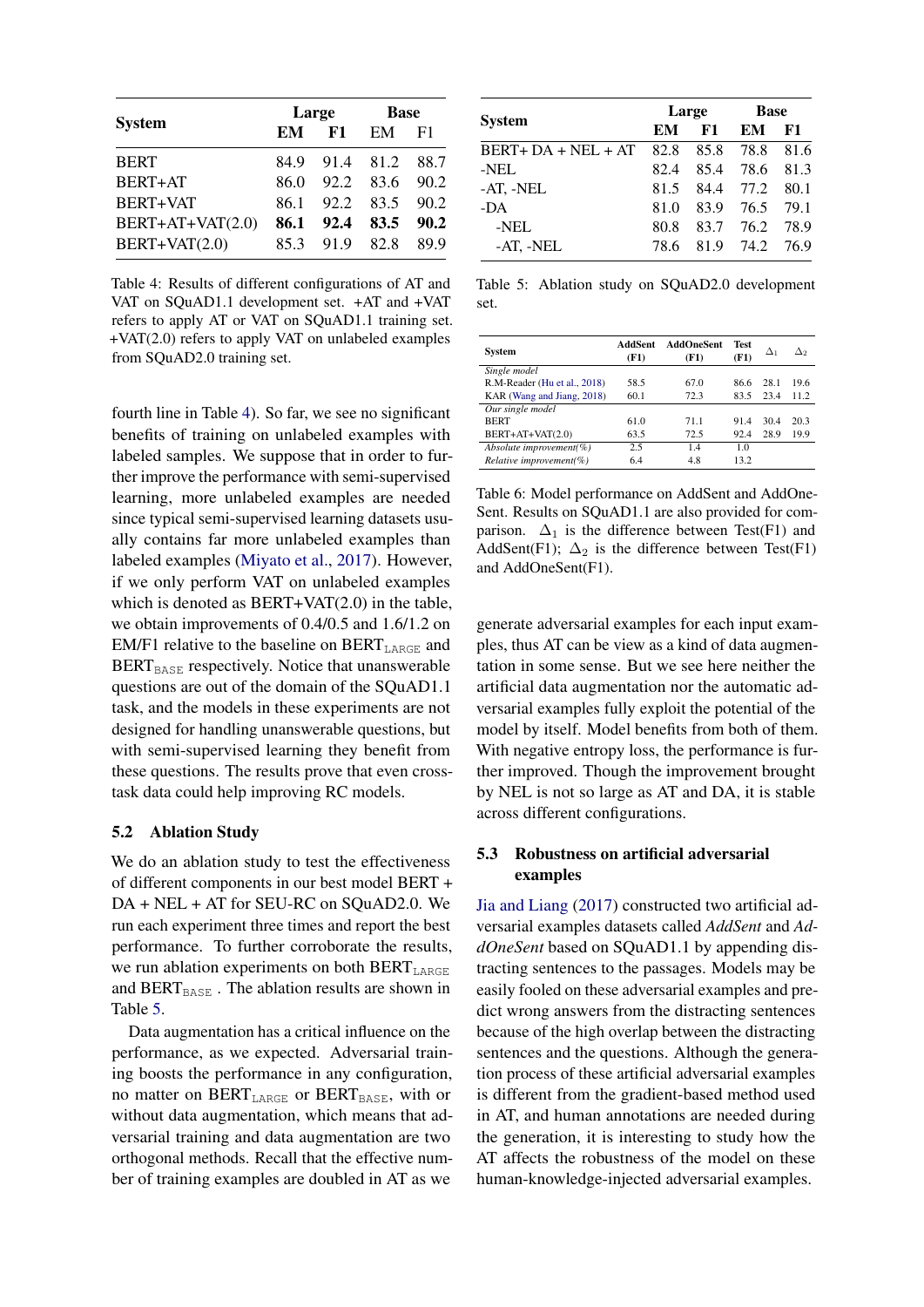The results are shown in Table [6.](#page-6-3) All models are trained on SQuAD1.1 before evaluation. Though the BERT+AT+VAT(2.0) achieves the best results on AddSent and AddSOneSent, this is largely due to its high performance on the normal dataset, rather than obtaining additional robustness against AddSent and AddOneSent, since the relative improvements are mediocre. While KAR explicitly utilizes external general knowledge (WordNet), and it has the smallest gap  $\Delta_1$  and  $\Delta_2$  between F1 on test and F1 on AddSent/AddOneSent. The results show that while AT improves the generalization performance, it is not designed for defending against adversarial examples generated with human knowledge, at least in the reading comprehension tasks. How to bridge the gap between gradient-based and artificial adversarial examples, and how to achieve improvement and robustness on artificial adversarial examples at the same time is still an open question.

## 5.4 How Does AT Help the Model Learn Better?

AT perturbs the input directly on the embedding vectors. This operation may help to refine the word embeddings, especially the embeddings of low-frequency words ("rare words") since they are less trained and likely to be under-fitting. The target task may benefit from this refining. We test this hypothesis by studying the performance of the model on different groups of the examples with different number of rare words. We sort all the words by their frequencies of occurrence in the training set and refer the last 10,000 words as rare words. We define the *difficulty* <sup>[3](#page-7-0)</sup> of each example as the number of rare words in its passage and question normalized by its total number of words. We categorize all the examples in the development set by their difficulty into several buckets and study the performance on each bucket.

We perform the analysis on SQuAD2.0 dataset for its variety, and train three  $BERT_{LARGE}$  baseline models and three BERT<sub>LARGE</sub> with AT. For each group of models, we average their scores to improve stability. The results on each bucket are shown in Table [7.](#page-7-1) We plot the relative improvements on each bucket in Figure [2.](#page-7-2) AT achieves larger improvements on more difficult examples, and the largest improvement is on the examples

<span id="page-7-1"></span>

| Difficulty range    | $0 \sim 0.01$ | $0.01 - 0.02$ | $0.02 \sim 0.03$ | $0.03 \sim 0.05$ | >0.05 |
|---------------------|---------------|---------------|------------------|------------------|-------|
| # of total examples | 2676          | 2476          | 2520             | 2613             | 1588  |
| BERT+DA             | 85.4          | 85.0          | 84.1             | 83.9             | 82.4  |
| BERT+DA+AT          | 86.3          | 86.1          | 85.6             | 85.2             | 84.6  |
| # of HA examples    | 1356          | 1237          | 1271             | 1283             | 781   |
| BERT+DA             | 82.5          | 80.5          | 80.8             | 80.8             | 82.5  |
| $BERT+DA+NEI+AT$    | 83.8          | 81.6          | 82.5             | 81.6             | 84.4  |
| # of NA examples    | 1320          | 1239          | 1249             | 1330             | 807   |
| BERT+DA             | 88.4          | 89.5          | 87.4             | 86.9             | 82.3  |
| BERT+DA+AT          | 88.9          | 90.7          | 88.7             | 88.7             | 84.9  |

Table 7: Statistics and performance (F1) of each bucket. HA stands for answerable questions; NA stands for unanswerable questions.

<span id="page-7-2"></span>

Figure 2: Relative improvement of adversarial training to the baseline model on different bucket.

with difficulty > 0.05. The increase in the relative improvement is more prominent on unanswerable (no-answer, NA) examples than answerable (hasanswer, HA) examples. The reason may be that to judge whether a question is unanswerable requires the model to investigate each word in the passage so to make sure that it does not miss any important information, while a span prediction could be made by simply focusing on the context of the matching words, which means predictions on NA examples are more sensitive to the existence of rare words.

## 6 Conclusion

In this work, we applied adversarial training on MRC tasks and inspect the effects from multiple perspectives. We found that AT improves the performance significantly and consistently across different RC tasks. By the virtue of VAT, we performed semi-supervised learning on MRC tasks. The results show that under semi-supervised learning, the model that is not able to tackle unanswerable questions can benefit from training on unanswerable questions. This inspires us to further explore the possibility of semi-supervised learning on RC in the future. We also found that AT cannot defend against artificial adversarial examples.

<span id="page-7-0"></span><sup>&</sup>lt;sup>3</sup>This name is just for simplicity, not necessarily related to the true difficulty of the example. To gain some intuition on the difficulty, we show some examples in Appendix B.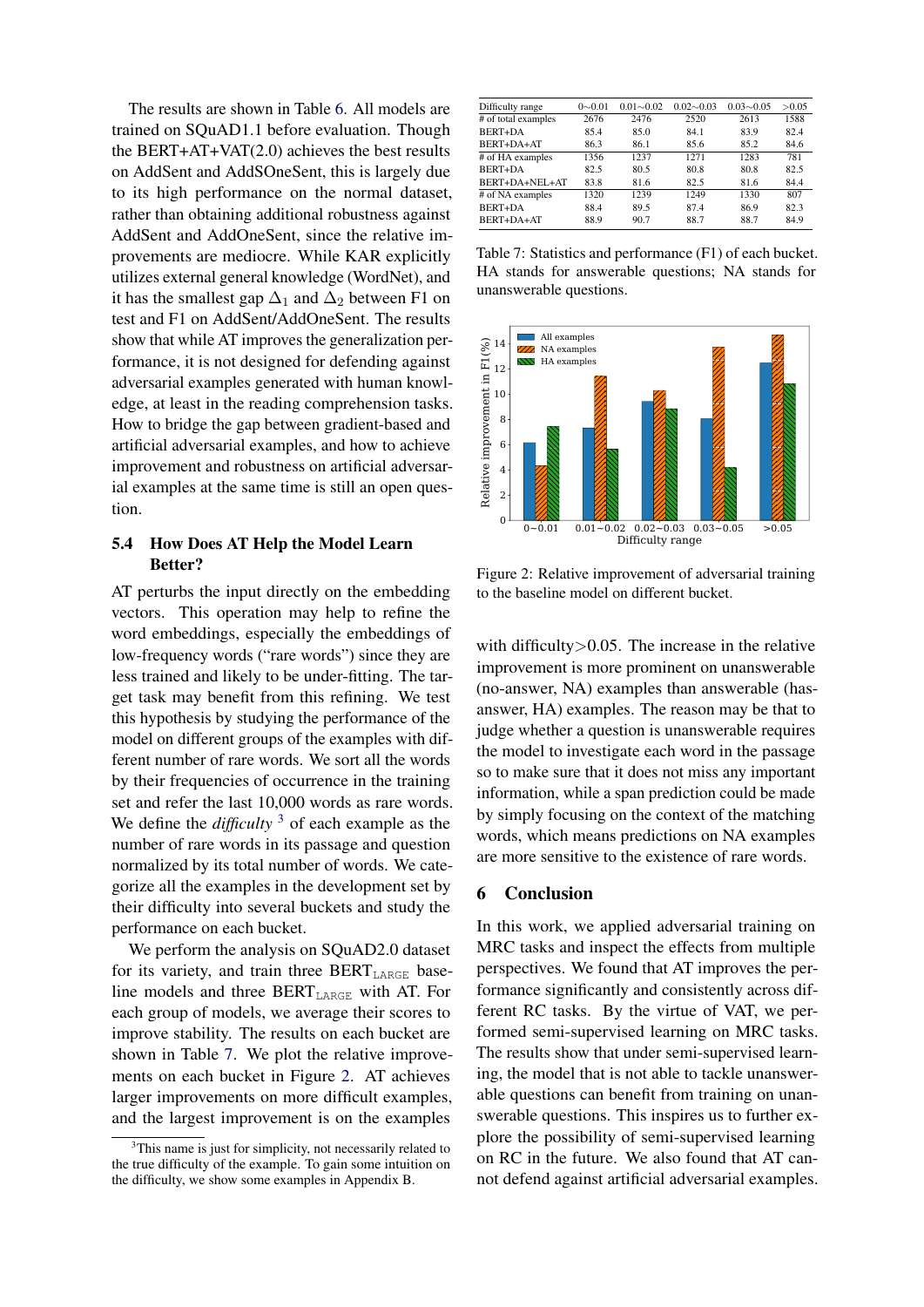Lastly, by a careful analysis of the effect of adversarial training on different sets of examples, we found that AT helps the model to learn better on the examples with more rare words.

## References

- <span id="page-8-3"></span>Giannis Bekoulis, Johannes Deleu, Thomas Demeester, and Chris Develder. 2018. [Adversarial training](https://www.aclweb.org/anthology/D18-1307) [for multi-context joint entity and relation extrac](https://www.aclweb.org/anthology/D18-1307)[tion.](https://www.aclweb.org/anthology/D18-1307) In *Proceedings of the 2018 Conference on Empirical Methods in Natural Language Processing*, pages 2830–2836, Brussels, Belgium. Association for Computational Linguistics.
- <span id="page-8-5"></span>Yiming Cui, Zhipeng Chen, Si Wei, Shijin Wang, Ting Liu, and Guoping Hu. 2017. [Attention-over](https://doi.org/10.18653/v1/P17-1055)[attention neural networks for reading comprehen](https://doi.org/10.18653/v1/P17-1055)[sion.](https://doi.org/10.18653/v1/P17-1055) In *Proceedings of the 55th Annual Meeting of the Association for Computational Linguistics (Volume 1: Long Papers)*, pages 593–602, Vancouver, Canada. Association for Computational Linguistics.
- <span id="page-8-6"></span>Jacob Devlin, Ming-Wei Chang, Kenton Lee, and Kristina Toutanova. 2018. Bert: Pre-training of deep bidirectional transformers for language understanding. *arXiv preprint arXiv:1810.04805*.
- <span id="page-8-17"></span>Bhuwan Dhingra, Danish Danish, and Dheeraj Rajagopal. 2018. [Simple and effective semi-supervised](https://doi.org/10.18653/v1/N18-2092) [question answering.](https://doi.org/10.18653/v1/N18-2092) In *Proceedings of the 2018 Conference of the North American Chapter of the Association for Computational Linguistics: Human Language Technologies, Volume 2 (Short Papers)*, pages 582–587, New Orleans, Louisiana. Association for Computational Linguistics.
- <span id="page-8-0"></span>Ian Goodfellow, Jonathon Shlens, and Christian Szegedy. 2015. [Explaining and harnessing adversar](http://arxiv.org/abs/1412.6572)[ial examples.](http://arxiv.org/abs/1412.6572) In *International Conference on Learning Representations*.
- <span id="page-8-8"></span>Karl Moritz Hermann, Tomás Kociský, Edward Grefenstette, Lasse Espeholt, Will Kay, Mustafa Suleyman, and Phil Blunsom. 2015. [Teaching machines to](http://papers.nips.cc/paper/5945-teaching-machines-to-read-and-comprehend) [read and comprehend.](http://papers.nips.cc/paper/5945-teaching-machines-to-read-and-comprehend) In *Advances in Neural Information Processing Systems 28: Annual Conference on Neural Information Processing Systems 2015, December 7-12, 2015, Montreal, Quebec, Canada*, pages 1693–1701.
- <span id="page-8-9"></span>Felix Hill, Antoine Bordes, Sumit Chopra, and Jason Weston. 2016. [The goldilocks principle: Reading](http://arxiv.org/abs/1511.02301) [children's books with explicit memory representa](http://arxiv.org/abs/1511.02301)[tions.](http://arxiv.org/abs/1511.02301) In *4th International Conference on Learning Representations, ICLR 2016, San Juan, Puerto Rico, May 2-4, 2016, Conference Track Proceedings*.
- <span id="page-8-13"></span>Minghao Hu, Yuxing Peng, Zhen Huang, Xipeng Qiu, Furu Wei, and Ming Zhou. 2018. [Reinforced](https://doi.org/10.24963/ijcai.2018/570) [mnemonic reader for machine reading comprehen](https://doi.org/10.24963/ijcai.2018/570)[sion.](https://doi.org/10.24963/ijcai.2018/570) In *Proceedings of the Twenty-Seventh International Joint Conference on Artificial Intelligence,*

*IJCAI 2018, July 13-19, 2018, Stockholm, Sweden.*, pages 4099–4106.

- <span id="page-8-7"></span>Robin Jia and Percy Liang. 2017. [Adversarial exam](https://doi.org/10.18653/v1/D17-1215)[ples for evaluating reading comprehension systems.](https://doi.org/10.18653/v1/D17-1215) In *Proceedings of the 2017 Conference on Empirical Methods in Natural Language Processing*, pages 2021–2031, Copenhagen, Denmark. Association for Computational Linguistics.
- <span id="page-8-15"></span>Mandar Joshi, Danqi Chen, Yinhan Liu, Daniel S. Weld, Luke Zettlemoyer, and Omer Levy. 2019. [Spanbert: Improving pre-training by representing](http://arxiv.org/abs/1907.10529) [and predicting spans.](http://arxiv.org/abs/1907.10529) *CoRR*, abs/1907.10529.
- <span id="page-8-4"></span>Rudolf Kadlec, Martin Schmid, Ondřej Bajgar, and Jan Kleindienst. 2016. [Text understanding with the at](https://doi.org/10.18653/v1/P16-1086)[tention sum reader network.](https://doi.org/10.18653/v1/P16-1086) In *Proceedings of the 54th Annual Meeting of the Association for Computational Linguistics (Volume 1: Long Papers)*, pages 908–918, Berlin, Germany. Association for Computational Linguistics.
- <span id="page-8-11"></span>Guokun Lai, Qizhe Xie, Hanxiao Liu, Yiming Yang, and Eduard Hovy. 2017. [RACE: Large-scale ReAd](https://doi.org/10.18653/v1/D17-1082)[ing comprehension dataset from examinations.](https://doi.org/10.18653/v1/D17-1082) In *Proceedings of the 2017 Conference on Empirical Methods in Natural Language Processing*, pages 785–794, Copenhagen, Denmark. Association for Computational Linguistics.
- <span id="page-8-14"></span>Xiaodong Liu, Wei Li, Yuwei Fang, Aerin Kim, Kevin Duh, and Jianfeng Gao. 2018. [Stochastic answer](http://arxiv.org/abs/1809.09194) [networks for squad 2.0.](http://arxiv.org/abs/1809.09194) *CoRR*, abs/1809.09194.
- <span id="page-8-16"></span>Yinhan Liu, Myle Ott, Naman Goyal, Jingfei Du, Mandar Joshi, Danqi Chen, Omer Levy, Mike Lewis, Luke Zettlemoyer, and Veselin Stoyanov. 2019. [Roberta: A robustly optimized BERT pretraining ap](http://arxiv.org/abs/1907.11692)[proach.](http://arxiv.org/abs/1907.11692) *CoRR*, abs/1907.11692.
- <span id="page-8-1"></span>Takeru Miyato, Andrew M. Dai, and Ian J. Goodfellow. 2017. [Adversarial training methods for](https://openreview.net/forum?id=r1X3g2_xl) [semi-supervised text classification.](https://openreview.net/forum?id=r1X3g2_xl) In *5th International Conference on Learning Representations, ICLR 2017, Toulon, France, April 24-26, 2017, Conference Track Proceedings*.
- <span id="page-8-2"></span>Takeru Miyato, Shin-ichi Maeda, Masanori Koyama, Ken Nakae, and Shin Ishii. 2016. [Distributional](http://arxiv.org/abs/1507.00677) [smoothing by virtual adversarial examples.](http://arxiv.org/abs/1507.00677) In *4th International Conference on Learning Representations, ICLR 2016, San Juan, Puerto Rico, May 2-4, 2016, Conference Track Proceedings*.
- <span id="page-8-12"></span>Alec Radford. 2018. Improving language understanding by generative pre-training.
- <span id="page-8-10"></span>Pranav Rajpurkar, Robin Jia, and Percy Liang. 2018. [Know what you don't know: Unanswerable ques](https://www.aclweb.org/anthology/P18-2124)[tions for SQuAD.](https://www.aclweb.org/anthology/P18-2124) In *Proceedings of the 56th Annual Meeting of the Association for Computational Linguistics (Volume 2: Short Papers)*, pages 784– 789, Melbourne, Australia. Association for Computational Linguistics.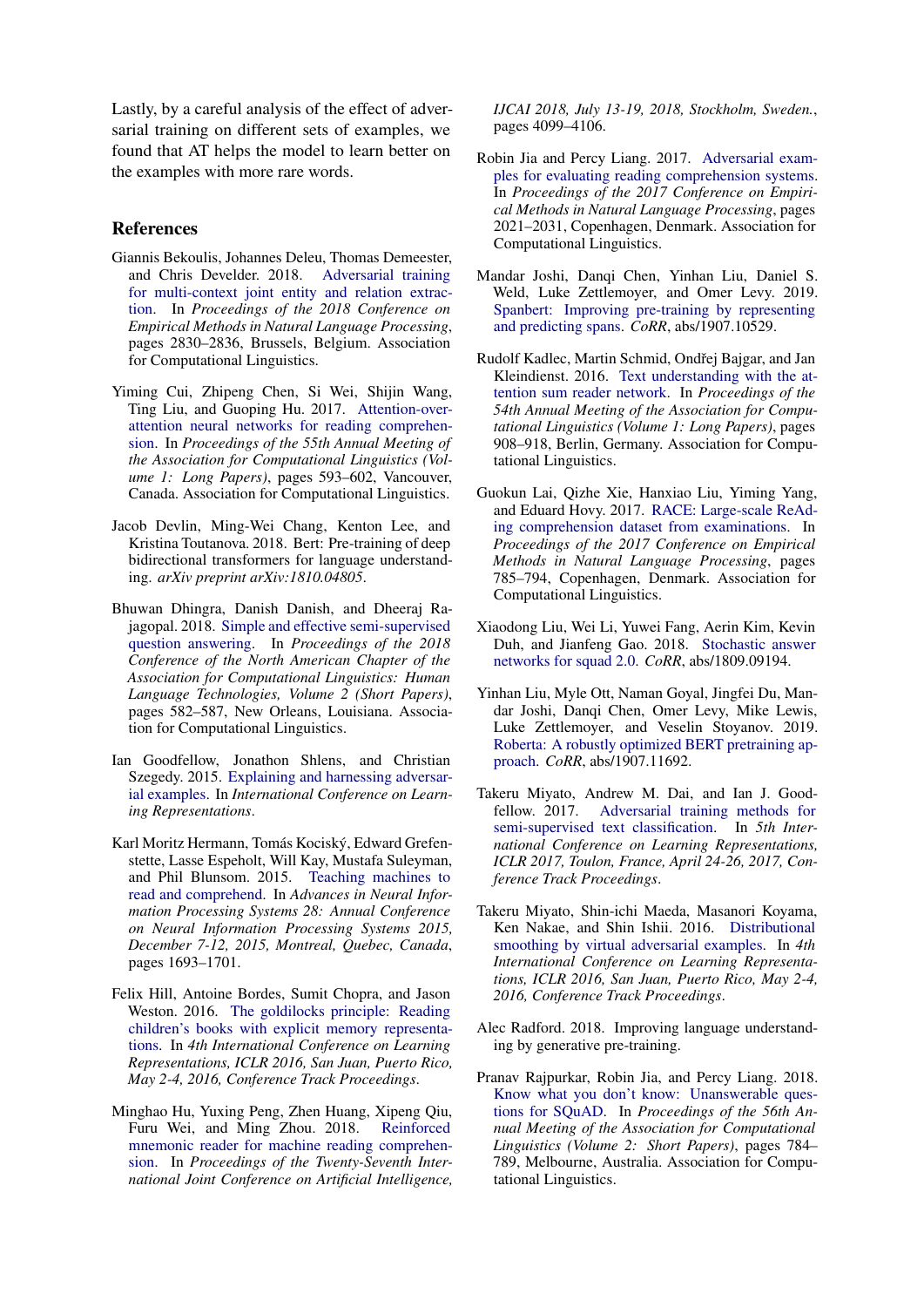- <span id="page-9-5"></span>Pranav Rajpurkar, Jian Zhang, Konstantin Lopyrev, and Percy Liang. 2016. [SQuAD: 100,000+ questions for](https://doi.org/10.18653/v1/D16-1264) [machine comprehension of text.](https://doi.org/10.18653/v1/D16-1264) In *Proceedings of the 2016 Conference on Empirical Methods in Natural Language Processing*, pages 2383–2392, Austin, Texas. Association for Computational Linguistics.
- <span id="page-9-16"></span>Qiu Ran, Peng Li, Weiwei Hu, and Jie Zhou. 2019. [Op](http://arxiv.org/abs/1903.03033)[tion comparison network for multiple-choice read](http://arxiv.org/abs/1903.03033)[ing comprehension.](http://arxiv.org/abs/1903.03033) *CoRR*, abs/1903.03033.
- <span id="page-9-6"></span>Siva Reddy, Danqi Chen, and Christopher D. Manning. 2019. [Coqa: A conversational question answering](https://transacl.org/ojs/index.php/tacl/article/view/1572) [challenge.](https://transacl.org/ojs/index.php/tacl/article/view/1572) *TACL*, 7:249–266.
- <span id="page-9-8"></span>Motoki Sato, Jun Suzuki, and Shun Kiyono. 2019. [Ef](https://www.aclweb.org/anthology/P19-1020/)[fective adversarial regularization for neural machine](https://www.aclweb.org/anthology/P19-1020/) [translation.](https://www.aclweb.org/anthology/P19-1020/) In *Proceedings of the 57th Conference of the Association for Computational Linguistics, ACL 2019, Florence, Italy, July 28- August 2, 2019, Volume 1: Long Papers*, pages 204–210.
- <span id="page-9-10"></span>Motoki Sato, Jun Suzuki, Hiroyuki Shindo, and Yuji Matsumoto. 2018. [Interpretable adversarial pertur](https://doi.org/10.24963/ijcai.2018/601)[bation in input embedding space for text.](https://doi.org/10.24963/ijcai.2018/601) In *Proceedings of the Twenty-Seventh International Joint Conference on Artificial Intelligence, IJCAI 2018, July 13-19, 2018, Stockholm, Sweden.*, pages 4323– 4330.
- <span id="page-9-3"></span>Min Joon Seo, Aniruddha Kembhavi, Ali Farhadi, and Hannaneh Hajishirzi. 2017. [Bidirectional attention](https://openreview.net/forum?id=HJ0UKP9ge) [flow for machine comprehension.](https://openreview.net/forum?id=HJ0UKP9ge) In *5th International Conference on Learning Representations, ICLR 2017, Toulon, France, April 24-26, 2017, Conference Track Proceedings*.
- <span id="page-9-12"></span>Fu Sun, Linyang Li, Xipeng Qiu, and Yang Liu. 2018. [U-net: Machine reading comprehension with unan](http://arxiv.org/abs/1810.06638)[swerable questions.](http://arxiv.org/abs/1810.06638) *CoRR*, abs/1810.06638.
- <span id="page-9-0"></span>Christian Szegedy, Wojciech Zaremba, Ilya Sutskever, Joan Bruna, Dumitru Erhan, Ian J. Goodfellow, and Rob Fergus. 2014. [Intriguing properties of neu](http://arxiv.org/abs/1312.6199)[ral networks.](http://arxiv.org/abs/1312.6199) In *2nd International Conference on Learning Representations, ICLR 2014, Banff, AB, Canada, April 14-16, 2014, Conference Track Proceedings*.
- <span id="page-9-11"></span>Ashish Vaswani, Noam Shazeer, Niki Parmar, Jakob Uszkoreit, Llion Jones, Aidan N Gomez, Łukasz Kaiser, and Illia Polosukhin. 2017. Attention is all you need. In *Advances in neural information processing systems*, pages 5998–6008.
- <span id="page-9-19"></span>Chao Wang and Hui Jiang. 2018. [Exploring ma](http://arxiv.org/abs/1809.03449)[chine reading comprehension with explicit knowl](http://arxiv.org/abs/1809.03449)[edge.](http://arxiv.org/abs/1809.03449) *CoRR*, abs/1809.03449.
- <span id="page-9-9"></span>Jiuniu Wang, Xingyu Fu, Guangluan Xu, Yirong Wu, Ziyan Chen, Yang Wei, and Lanyi Jin. 2018. A3net: Adversarial-and-attention network for machine reading comprehension. In *NLPCC*.
- <span id="page-9-4"></span>Yicheng Wang and Mohit Bansal. 2018. [Robust ma](https://doi.org/10.18653/v1/N18-2091)[chine comprehension models via adversarial train](https://doi.org/10.18653/v1/N18-2091)[ing.](https://doi.org/10.18653/v1/N18-2091) In *Proceedings of the 2018 Conference of the North American Chapter of the Association for Computational Linguistics: Human Language Technologies, Volume 2 (Short Papers)*, pages 575–581, New Orleans, Louisiana. Association for Computational Linguistics.
- <span id="page-9-1"></span>Yi Wu, David Bamman, and Stuart Russell. 2017. [Ad](https://doi.org/10.18653/v1/D17-1187)[versarial training for relation extraction.](https://doi.org/10.18653/v1/D17-1187) In *Proceedings of the 2017 Conference on Empirical Methods in Natural Language Processing*, pages 1778–1783, Copenhagen, Denmark. Association for Computational Linguistics.
- <span id="page-9-7"></span>Caiming Xiong, Victor Zhong, and Richard Socher. 2018. [DCN+: mixed objective and deep residual](https://openreview.net/forum?id=H1meywxRW) [coattention for question answering.](https://openreview.net/forum?id=H1meywxRW) In *6th International Conference on Learning Representations, ICLR 2018, Vancouver, BC, Canada, April 30 - May 3, 2018, Conference Track Proceedings*.
- <span id="page-9-13"></span>An Yang, Quan Wang, Jing Liu, Kai Liu, Yajuan Lyu, Hua Wu, Qiaoqiao She, and Sujian Li. 2019a. [En](https://www.aclweb.org/anthology/P19-1226)[hancing pre-trained language representations with](https://www.aclweb.org/anthology/P19-1226) [rich knowledge for machine reading comprehension.](https://www.aclweb.org/anthology/P19-1226) In *Proceedings of the 57th Annual Meeting of the Association for Computational Linguistics*, pages 2346–2357, Florence, Italy. Association for Computational Linguistics.
- <span id="page-9-14"></span>Zhilin Yang, Zihang Dai, Yiming Yang, Jaime G. Carbonell, Ruslan Salakhutdinov, and Quoc V. Le. 2019b. [Xlnet: Generalized autoregressive](http://arxiv.org/abs/1906.08237) [pretraining for language understanding.](http://arxiv.org/abs/1906.08237) *CoRR*, abs/1906.08237.
- <span id="page-9-18"></span>Zhilin Yang, Junjie Hu, Ruslan Salakhutdinov, and William Cohen. 2017. [Semi-supervised QA with](https://doi.org/10.18653/v1/P17-1096) [generative domain-adaptive nets.](https://doi.org/10.18653/v1/P17-1096) In *Proceedings of the 55th Annual Meeting of the Association for Computational Linguistics (Volume 1: Long Papers)*, pages 1040–1050, Vancouver, Canada. Association for Computational Linguistics.
- <span id="page-9-2"></span>Michihiro Yasunaga, Jungo Kasai, and Dragomir Radev. 2018. [Robust multilingual part-of-speech](https://doi.org/10.18653/v1/N18-1089) [tagging via adversarial training.](https://doi.org/10.18653/v1/N18-1089) In *Proceedings of the 2018 Conference of the North American Chapter of the Association for Computational Linguistics: Human Language Technologies, Volume 1 (Long Papers)*, pages 976–986, New Orleans, Louisiana. Association for Computational Linguistics.
- <span id="page-9-17"></span>Shuailiang Zhang, Hai Zhao, Yuwei Wu, Zhuosheng Zhang, Xi Zhou, and Xiang Zhou. 2019a. [Dual co](http://arxiv.org/abs/1901.09381)[matching network for multi-choice reading compre](http://arxiv.org/abs/1901.09381)[hension.](http://arxiv.org/abs/1901.09381) *CoRR*, abs/1901.09381.
- <span id="page-9-15"></span>Zhuosheng Zhang, Yuwei Wu, Junru Zhou, Sufeng Duan, and Hai Zhao. 2019b. [guided machine reading comprehension.](http://arxiv.org/abs/1908.05147) *CoRR*, abs/1908.05147.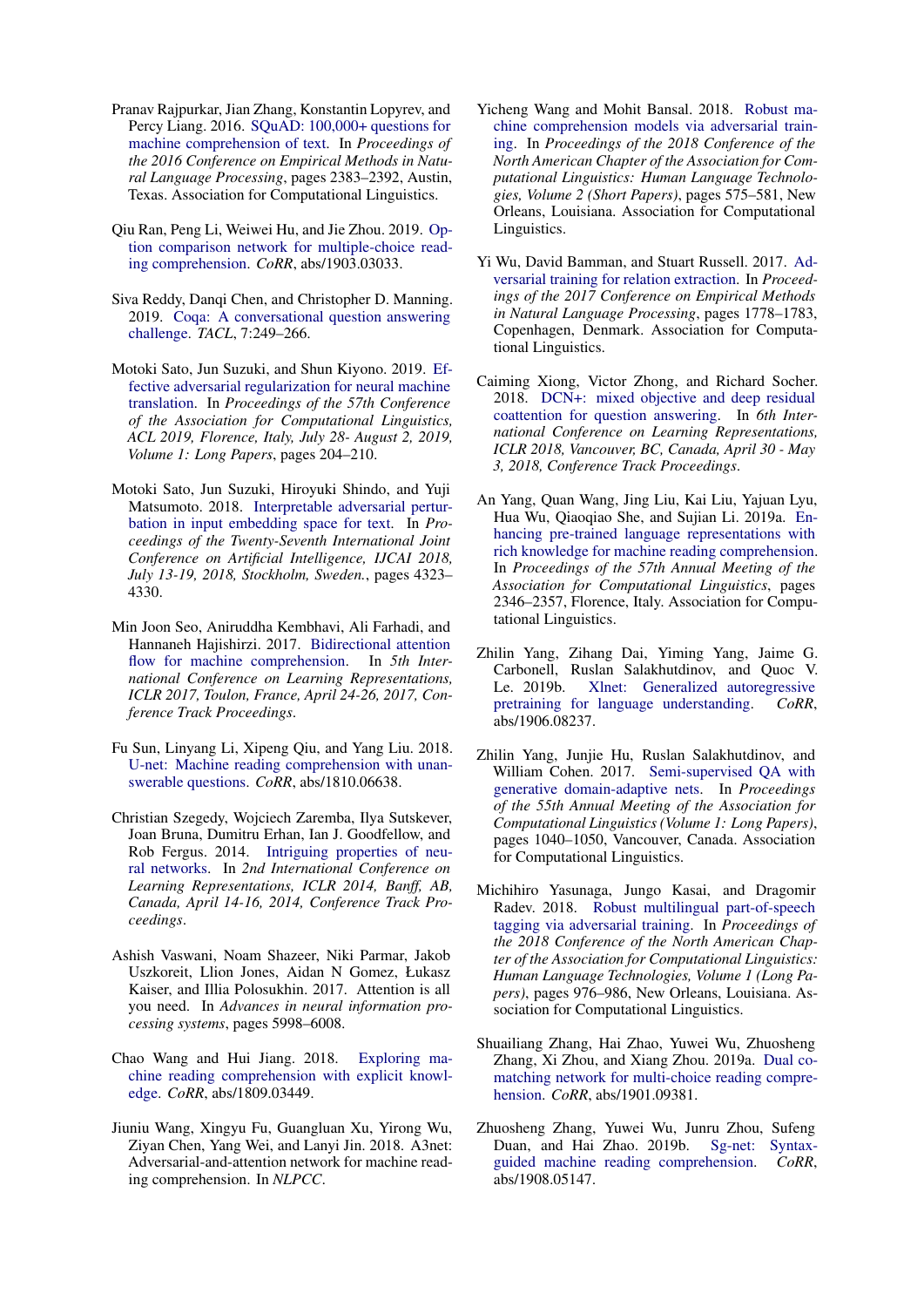# A Appendices

## B Data Augmentation Strategies

We propose two simple strategies to generate unanswerable examples from the SQuAD2.0 training set. We denote the answerable example as  $(p, q, a)$ , where  $p$  is the passage,  $q$  is the question and  $q$  is the answer.

## B.1 Question-Passage Shuffle

The first strategy replaces the passage p in  $(p, q, a)$ with another passage  $p'$  that does not contain the answer text. Let  $P$  denotes all the passages that are from the same article as  $p$ . We compute the BM25 similarity score between  $q$  and each passage in  $P$ . select the highest-score passage  $p'$  that does not contain the answer text. We pair  $p'$  with  $q$  to generate unanswerable example  $(p', q)$ .

# B.2 Entity Replacement

The second strategy generates unanswerable questions by replacing entities in the questions. Given a passage  $p$ , we denote the set of the named entities in p as  $\mathcal{T} = \{e_1, e_2, ..., e_k\}$ , the sets of answerable and unanswerable questions related to p as  $Q_a$  and  $Q_{na}$  respectively. For each q in  $Q_a$ , if it contains any entity in  $T$ , we generating a new question  $q'$  by replacing that entity with another randomly chosen entity in  $T$  that has the same entity type and does not appear in any question in  $Q_{na}$ . The generated unanswerable example is  $(p, q').$ 

These two strategies generate about 70k unanswerable examples in total. We randomly choose 4k examples from question-passage shuffle and 4k examples from entity replacement as our data augmentation set. Though the dataset is small, it is quite effective as shown in the experiments. We did not observe any significant improvements by enlarging the data augmentation set.

# C Examples with Different Difficulties

To gain some intuition on the difficulty, we show some examples with different difficulties in Table [8.](#page-11-0)